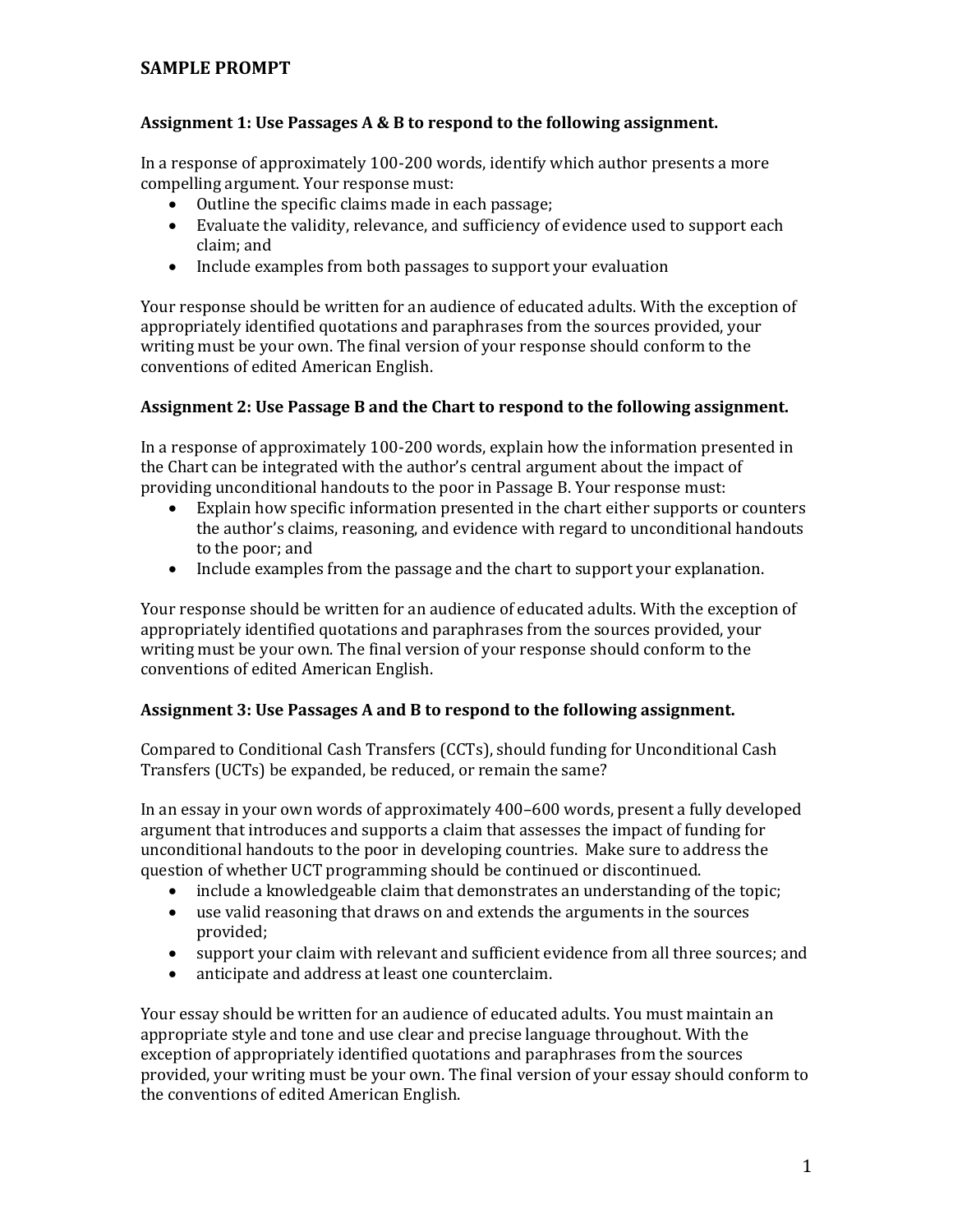### **Passage A Excerpts: from "The Case for Unconditional Handouts to the Poor" Source:** *The Atlantic*

1 Morocco is one of the more developed countries in Africa, but only about half -- 56 percent -- of its population can read. Most schools there lack electricity, and many don't even have toilets. Most children living in the country's rural areas start primary school, but about 40 percent drop out before sixth grade... It's ranked 59 out of 69 countries in math and 64 out of 70 on science.

2 To nudge families to keep their children in school, researchers recently experimented with giving parents in the country's poorest districts small grants of between \$8 and \$10 per child each month. Some of them were told they'd only get paid if their child attended school regularly, but the others were simply handed money, told nothing, and sent on their way.

3 The researchers found that giving out money without any preconditions was more effective than asking families to do something in exchange for their bounty. "To the extent that conditionality had any impact, it was a negative one," they concluded.

4 A *New York Times* magazine story this week explores a similar theme: The rising trend of giving the poor cash transfers -- free money -- and hoping that it results in some positive action, like eating better or going to school or getting medical treatment. And despite our most pessimistic views of human nature, the *Times* found that in some cases, it actually works.

5 Mexico tried something similar on a large scale with its PROGRESA program in the late '90s, doling out handouts to millions of Mexican families. To their surprise, irresponsible parents didn't drink away the funds or fight over the best way to spend it. Instead, it pretty much just did what it was supposed to:

 $6$  Researchers found that children in the cash program were more likely to stay in school, families were less likely to get sick and people ate a more healthful diet. Recipients also didn't tend to blow the money on booze or cigarettes, and many even invested a chunk of what they received. Today, more than six million Mexican families get cash transfers.

7 The difference between PROGRESA and one version of the program tested in Morocco is that the Mexican strategy came with conditions -- parents had to send their kids to school and for regular check-ups. The Morocco program, meanwhile, didn't require them to do anything.

8 While both versions of the Morocco program -- conditional and unconditional -helped boost school enrollment figures, the unconditional grants were even more effective at getting kids enrolled and keeping them from dropping out than the kind that came with requirements. It was also cheaper, since administrators didn't need to keep track of students' attendance.

9 The program worked largely because it mitigated the families' financial difficulties. The parents had more money, so the children could go learn algebra instead of selling trinkets by the roadside..."People know what they need," writes the Times' Jason Goldstein. "And if they have money, they can buy it."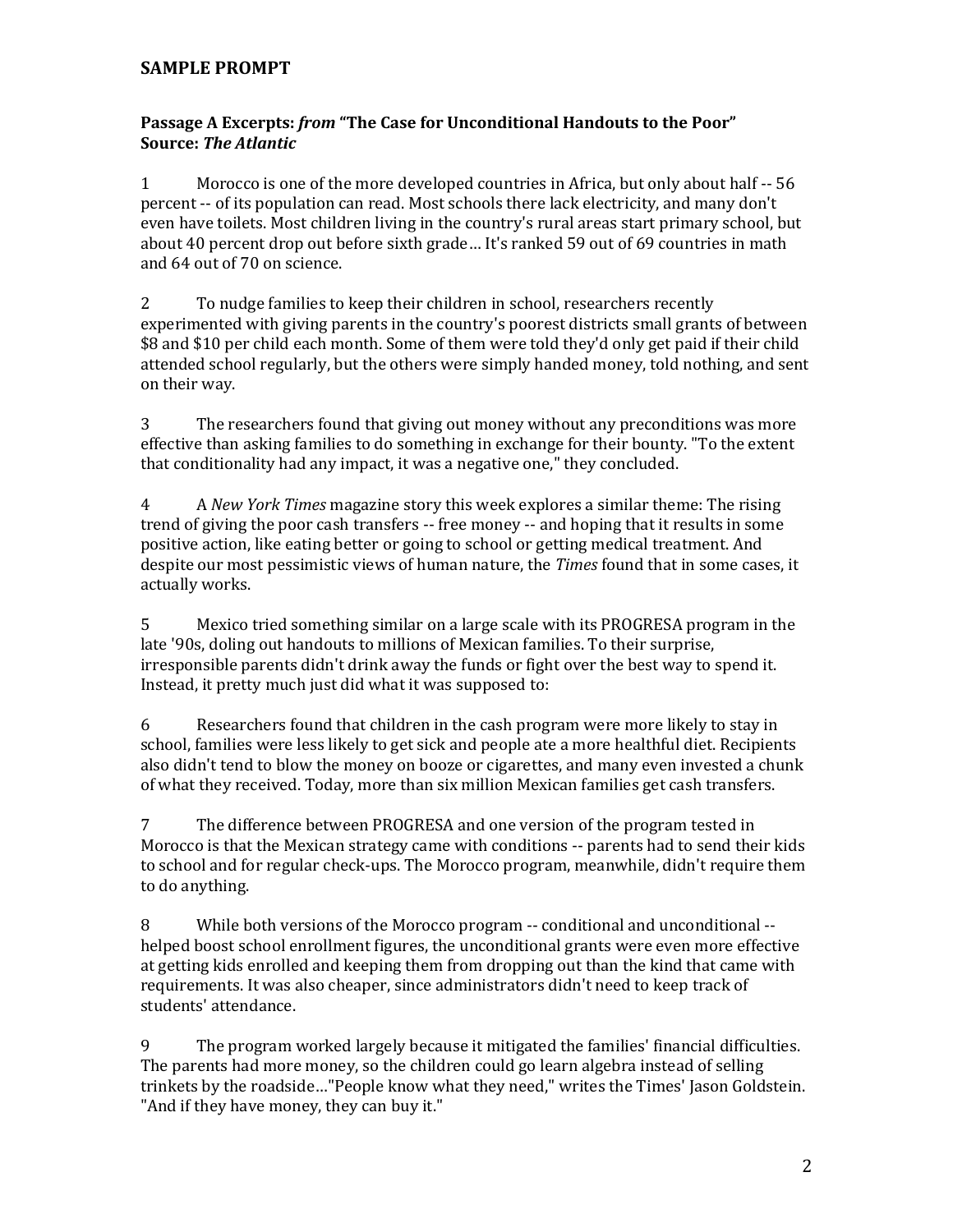### **Passage B Excerpts:** *from* **Pennies from Heaven: Giving money directly to poor people** works surprisingly well. But it cannot deal with the deeper causes of poverty **Source: The Economist.**

Up to this point, the author has been building background information on Unconditional Cash *Transfers (UCTs).* 

1 A different scheme [discussed above] has been running in northern Uganda for four years. The government gives lump sums of around  $$10,000$  to groups of 20 or so young people who club together to apply. Chris Blattman of Columbia University, New York, who has studied the programme, calls it "wildly successful". Recipients spent a third of the money learning a trade (such as metalworking or tailoring) and much of the rest on tools and stock. They set up enterprises and work longer hours in their new trades. Average earnings rose by almost 50% in four years.

2 This scheme has a condition: applicants must submit a business plan. But it highlights the virtues of no-strings grants (UCTs). They work when lack of money is the main problem. The people who do best are those with the least to start with (in Uganda, that especially means poor women). In such conditions, the schemes provide better returns than job-training programmes that mainstream aid agencies favour. Remarkably, they even do better than secondary education, which pushes up wages in poor countries by  $10\n-15\%$  for each extra year of schooling. This may be because recipients know what they need better than donors do—a core advantage of no-strings schemes. They also outscore conditional transfers, because some families eligible for these fail to meet the conditions through no fault of their own (if they live too far from a school, for instance)...

3 Moreover, CCTs can focus on something which UCTs leave to chance: helping the next generation. Healthier, better educated children earn more throughout their lifetimes, so the requirement to attend school or clinics should cut future poverty. UCTs aim to reduce poverty now. So conditional and unconditional schemes are not always comparable. That said, a lot of effort has gone into making comparisons, and the results are now emerging. CCTs have their drawbacks but—at least where governments are concerned, and if you take a broad definition of poverty reduction to include health and education—they usually do a better job...

4 Sarah Baird of the University of Otago and three of her colleagues tried to look beyond individual cases to see if there were broader lessons. They studied 26 CCTs, five UCTs and four programmes that ran conditional and unconditional benefits in parallel (as in Ghana). They concluded that CCTs do more to raise educational outcomes than UCTs, and the stricter the conditions the better. School enrolment among families that got conditional grants rose by  $41\%$  on average in the various programmes; the increase among those that got unconditional grants was only 23%. If conditions were implicit or soft (eg, if recipients were simply encouraged to take children to school), enrolment merely rose by 25%. The big difference came when conditions were tough  $\left(\text{eg, if school attendance was mandatory}\right)$ : that boosted enrolment by 60%, a big bang for the relatively few bucks involved.

5 In short, UCTs work better than almost anyone would have expected. They dent the stereotype of poor people as inherently feckless and ignorant. But CCTs are usually better still, especially when dealing with the root causes of poverty and, rather than just alleviating it, helping families escape it altogether.